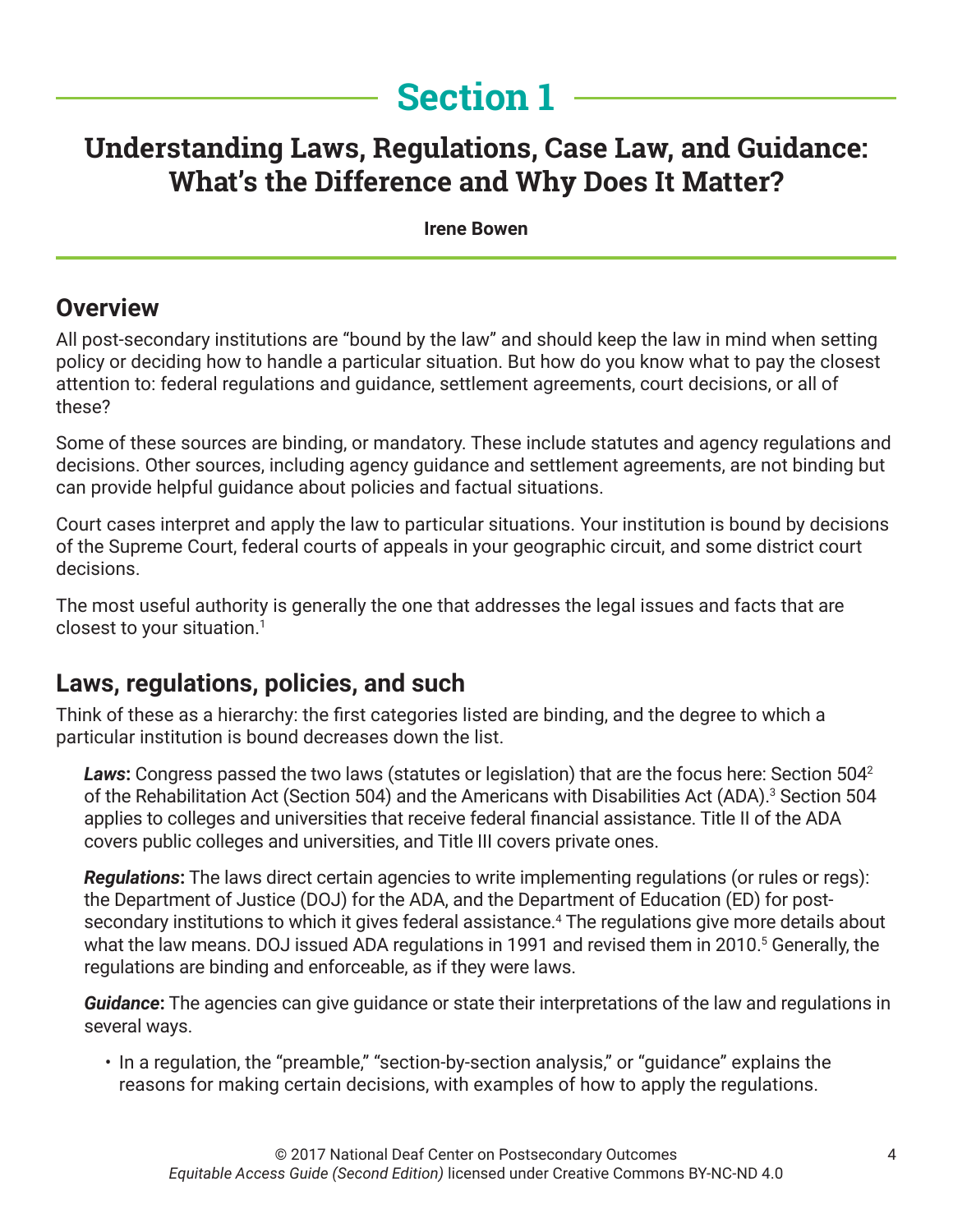- The agencies develop policy guidance to assist covered entities in meeting their obligations, and to provide members of the public with information about their rights under laws and regulations that they enforce. The Department of Education, sometimes joined by DOJ, usually does this through "Dear Colleague" letters.6 This guidance does not add requirements to applicable law, but provides information and examples about how the agencies evaluate whether covered entities are complying with their legal obligations.
- DOJ and ED also post/publish "technical assistance" (TA) documents.<sup>7</sup>

*DOJ briefs***:** The Department of Justice is the federal government's litigator and enforcer of the ADA and Section 504. The briefs it files in lawsuits state the government's official position, at times expressing interpretations that are not clear from the regulations.<sup>8</sup>

*Letters of finding***:** The Department of Education's Office for Civil Rights (OCR) has administrative enforcement authority under Section 504 and Title II of the ADA. Its ten federal regional offices can investigate complaints against covered entities or conduct compliance reviews. Sometimes an investigation or review will lead to a letter of finding (LOF) by an OCR regional office. An LOF of a violation sets out the factual findings, the legal analysis used in the matter, and OCR's legal findings applying that analysis. An LOF of no violation will explain why OCR found the entity to be in compliance. Either type of LOF can be quite detailed and can clarify OCR's interpretation of the statutes and regulations in a particular fact situation.<sup>9</sup>

*Proposed rules***:** Although they do not have the force of law, proposed regulations can also offer some insight into how DOJ or ED view an area in which they have not regulated or issued guidance or rulings.<sup>10</sup>

#### **Court decisions**

The federal courts decide how the laws and regulations apply to specific facts and/or make decisions about legal principles, when they resolve disputes between opposing parties. There is also a hierarchy of federal case law.

*The Supreme Court***:** A federal Supreme Court decision binds all lower federal courts, both courts of appeals and district courts.

*Courts of appeals***:** The 13 courts of appeals hear appeals of district court decisions (below) and generally set legal principles. Each court of appeals covers a geographical area called a circuit, so these courts are also called circuit courts. A circuit court decision binds only those federal courts within its circuit. For example, a 6th Circuit decision binds the U.S. district courts in the four states within the 6th Circuit, but not federal courts in any other circuit.

*District courts***:** The trial courts (the ones that make factual findings) are called United States district courts.

Even if a decision (for example, of a district court or a circuit other than yours) is not binding on your institution, it may still be viewed as persuasive authority in your jurisdiction, depending on factors such as the fact situation, the larger context, and the level of detail and quality of reasoning of the decision. Again, you or your legal counsel should locate the most relevant and persuasive cases available.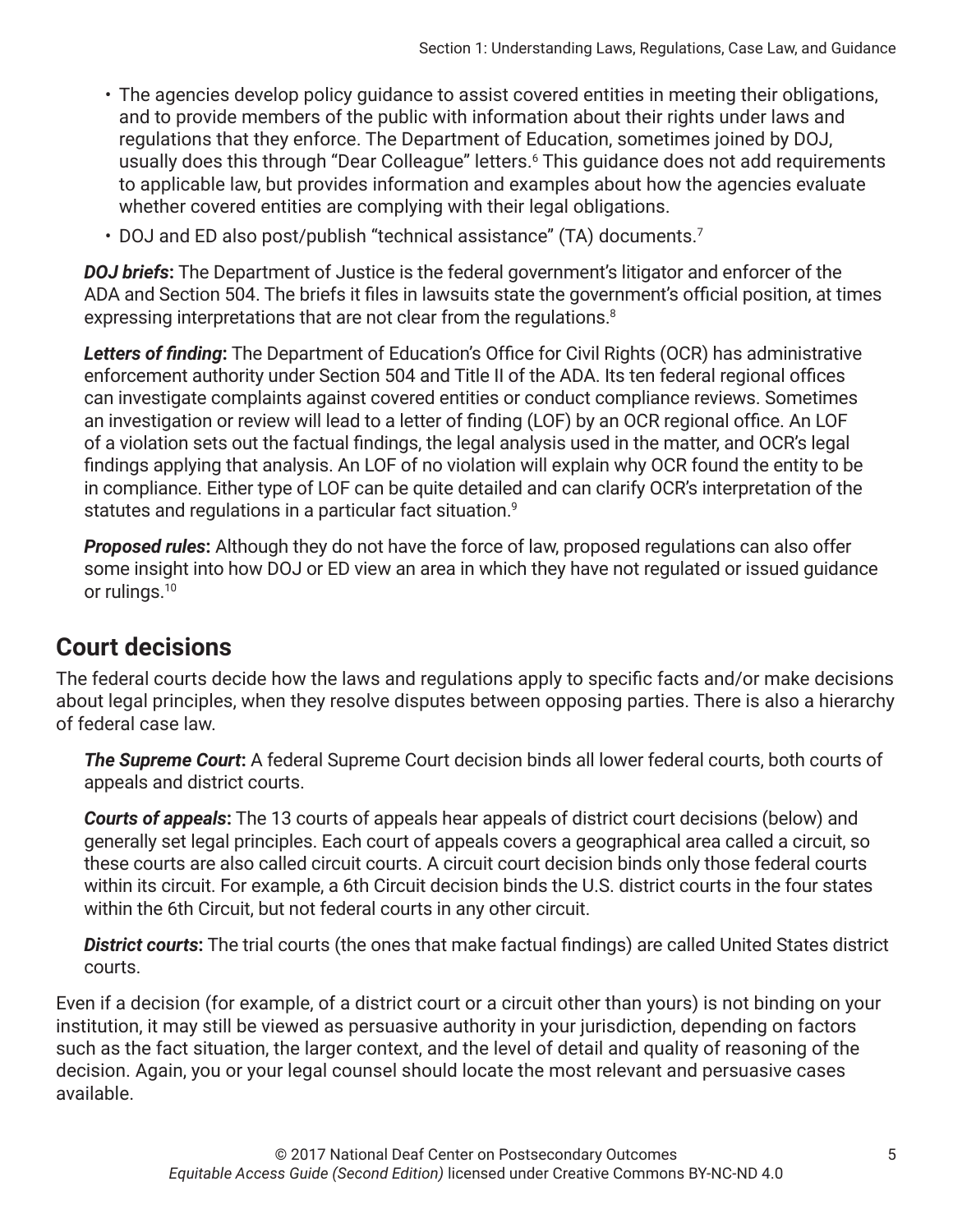#### **Settlement agreements and agency case resolutions**

Federal agency investigations or compliance reviews can lead to findings, settlements, or federal litigation.

Sometimes OCR will resolve an investigation by a resolution agreement, before the matter gets to the stage of an LOF, or after an LOF of violation is issued. Similarly, DOJ enters into numerous settlement agreements without going to court.

- Lawsuits filed by DOJ are often resolved with consent decrees (court-approved, enforceable agreements).
- These agreements can sometimes be used as a benchmark for measuring the agencies' expectations as to the issues presented, or as a model for developing policies. This is particularly true if DOJ or OCR has entered into a number of agreements with similar provisions.
- **But** remember that each agreement results from a particular set of circumstances and is the result of compromise between the parties. As a result of a compromise with an agency, an entity may commit to doing more or less than the law requires.

Private entities and individuals can also bring court actions under the ADA and Section 504, and these actions may result in similar out-of-court settlements or in consent decrees. Again, while these will offer valuable insights and may serve as models to some extent, the same caveats apply.

### **Help from Pepnet 2, the government, and others**

Pepnet 2 has a variety of resources available that will provide stakeholders with information about current strategies and evidence-based practices on a wealth of topics and issues.11

The Association on Higher Education And Disability (AHEAD) also offers an array of resources to stakeholder groups ranging from members to the general public.<sup>12</sup>

Through its ten regional centers, the ADA National Network (funded by the Department of Education) provides information, guidance and training on the ADA.13 The centers' services are tailored to meet the needs of business, government, and individuals at local, regional and national levels.

DOJ staffs an information line that answers calls from individuals or entities five days a week at 800 - 514 - 0301 (voice) or 800 - 514 - 0383 (TTY). DOJ also posts numerous technical assistance documents on line.14

#### **Endnotes**

- 1 NOTE: This guide is intended to provide basic information. It should not be relied upon as a precise or complete explanation of legal requirements.
- 2 29 U.S.C. § 794, **<http://www.law.cornell.edu/uscode/text/29/794>**.
- 3 42 U.S.C. §§ 12101 et seq., **<http://www.ada.gov/pubs/adastatute08.htm>**.